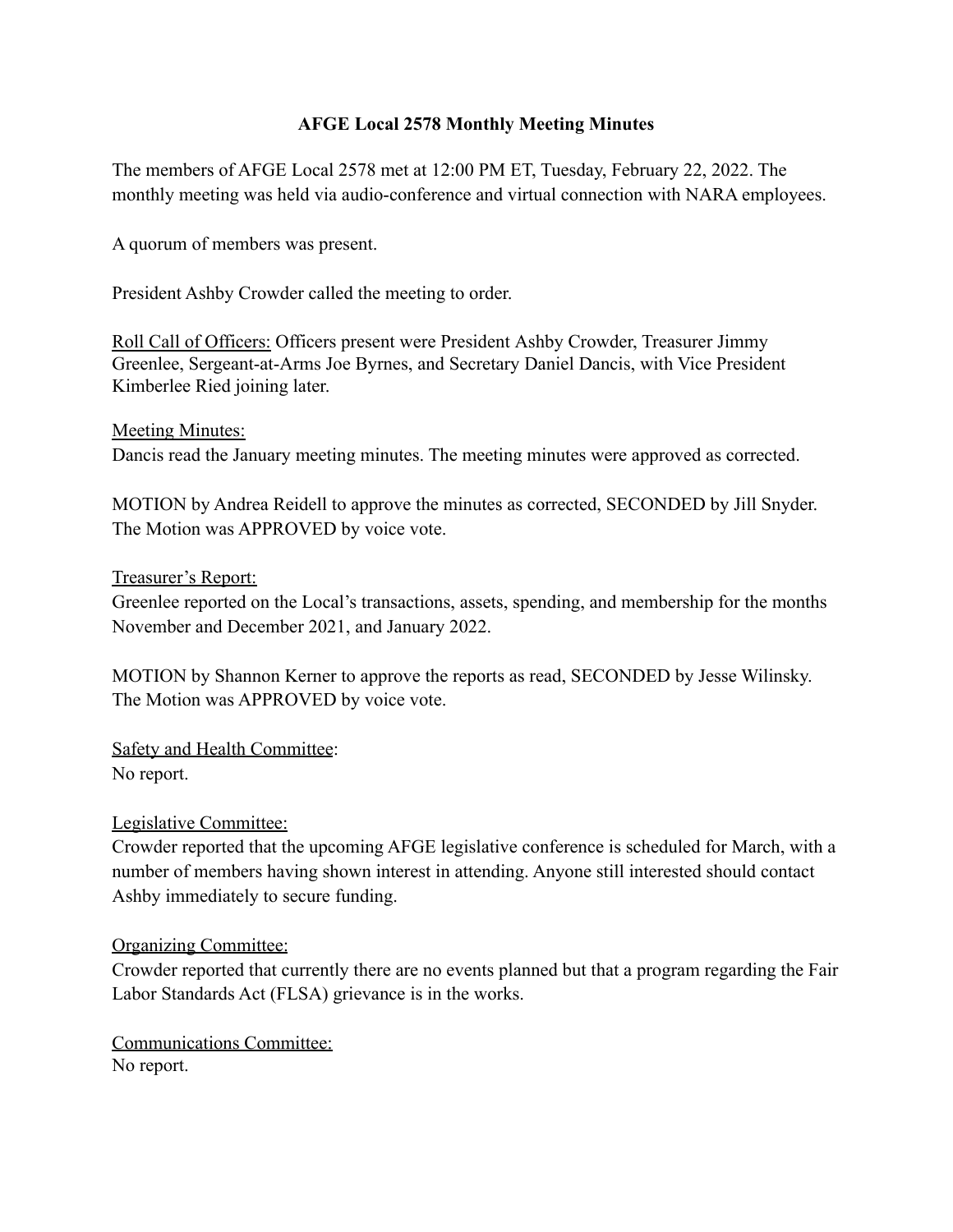## Women's and Fair Practices Coordinator:

Crowder reported that Jill Snyder has accepted the position as the new Coordinator. Snyder reported that she is excited to take on this role.

## Representational Activity:

Crowder reported that there are a few pending grievances but nothing to consider for arbitration at the moment.

Crowder reported that the MOU extending informal accommodations during the pandemic has been signed. Members should contact a Union Rep with any questions.

Crowder reported that the Fair Labor Standards Act (FLSA) grievance will be filed any day now.

## UNFINISHED BUSINESS: None.

# NEW BUSINESS & Q&A Open Discussion:

Crowder reported that the triennial AFGE convention will be held in Orlando, Florida in June. Crowder plans to be in attendance. The convention addresses internal governance of the organization. Crowder mentioned the following as topics for the convention: an increase in the death benefit program and rethinking which local a member is assigned to due to the increase in remote work. Members are encouraged to reach out if you have items to bring up.

A question was raised about email notices sent out regarding NARA's drug testing program that were sent to staff members who do not have clearances yet implied that they did. Ashby recommended talking to your supervisor if this affected you but you may also reach out to him.

MOTION by Jesse Wilinsky to cancel the March members meeting due to the scheduling conflict with AFGE's annual Legislative Conference, SECONDED by Jill Snyder. The Motion was APPROVED by voice vote.

## COMMENTS FOR THE GOOD OF THE LOCAL:

Crowder recognized Jason Clingerman as a new member of the local.

A MOTION to adjourn the meeting was put forth by Kimberlee Ried, SECONDED by Jesse Wilinsky. The motion was APPROVED by voice vote.

The meeting was adjourned by President Crowder at 12:26 pm ET.

\_ \_ \_ \_ \_ \_ \_ \_ \_ \_ \_ \_ \_ \_ \_ \_ \_ \_ \_ \_ \_ \_ \_ \_ \_ \_ \_ \_ \_ \_ \_ \_ \_ \_ \_ \_ \_

The next regularly scheduled meeting of AFGE Local 2578 will be held Tuesday April 26, 2022.